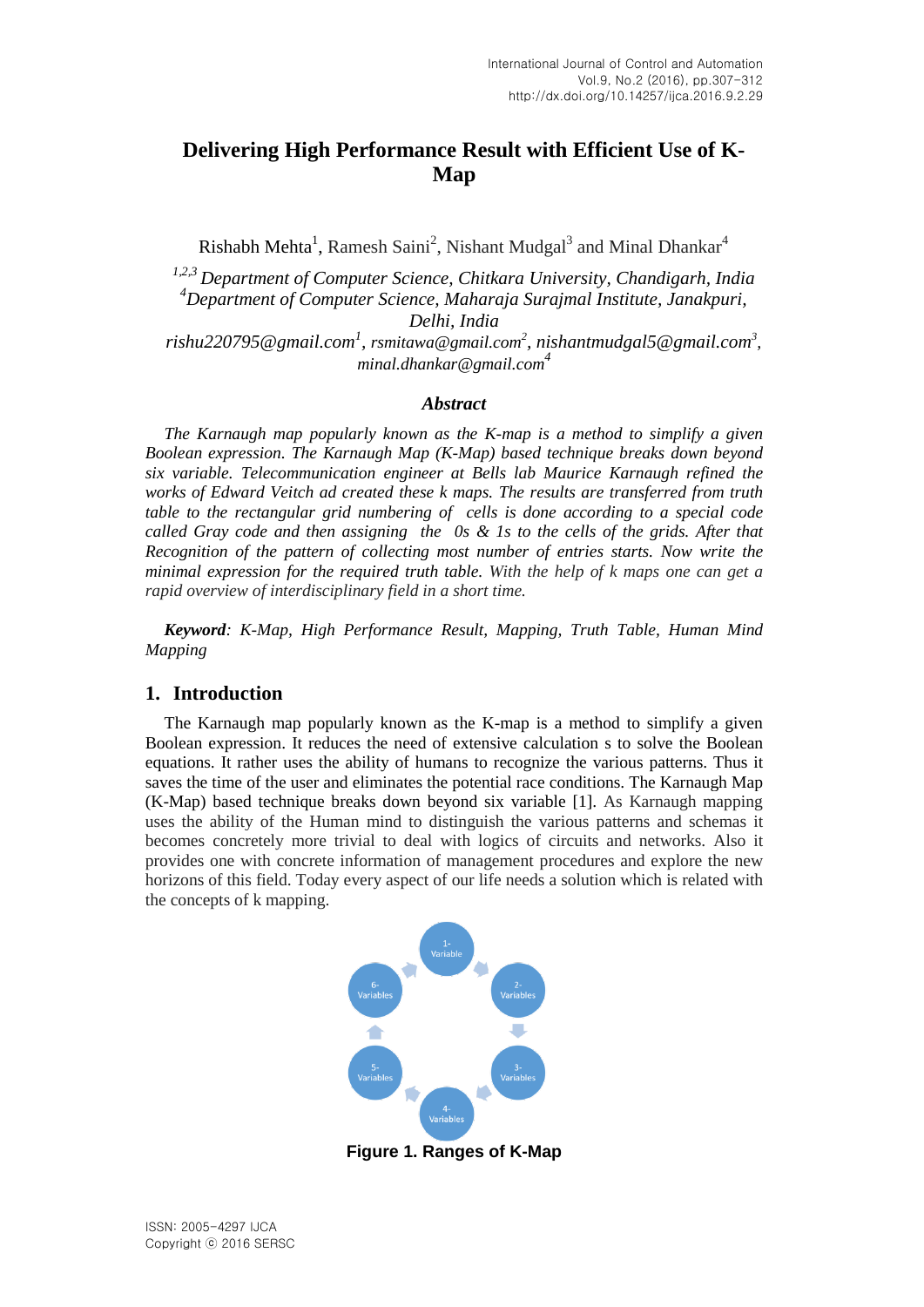## **1.1 Benefits of Using**

- Karnaugh maps are making use of the human brain's excellent ability of patternmatching todecide which terms should be combined to get the simplest expression.
- K-maps allows the quick identification and elimination of potential race hazards, which is something that Boolean equations alone cannot do.
- A Karnaugh map is the best aid for simplification of up to six variables, but with more variables it becomes hard even for human brain to match the optimal patterns.
- For the expressions having involving more than six variables, solving the Boolean expressions is more preferred than the Karnaugh map.
- It has been shown by Sellers, Hsiao and Benson that the Boolean difference can be used for error analysis in logics networks.[4]



**Figure 2. Major Benefit of K map**

# **2. History**

This study of Boolean algebra was pursued by Edward Veitch in 1952 and was called as Veitch diagram. Later on telecommunication engineer at Bells lab Maurice Karnaugh refined the works of Edward Veitch ad created these k maps. As a joint contribution of both the scientists this system of diagrams is also called as K-V map. It is also believed that this concept of K mapping has been existence in several civilizations like Maya, Harappa, Dikjka etc. Traces of k maps show that it was an important tool at that time too.

# **3. Working**

The first procedure utilizes the pictorial nature of the Karnaugh map (K-map)[5]. The results from the required Boolean expression are transferred into a grid of cells from the given truth table. The cells are numbered according to a special code called Gray code . The BRGC(Boolean Relation Gray Code) scheme was initially proposed and patented by Frank Gray in 1953 [6],Now this each cell represents the combination of inputs. The value which will be assigned to a cell will be the corresponding output of the truth table. The tabulation procedure for the determination of prime implicants [7]. The generalized Gray map is a mapping from ZZ2 onto the Reed–Muller code of order 1, R(1; k 0 1)[8]. The Gray code mapping has an advantage that two -bit symbols corresponding to adjacent symbols differ in only a single bit [9]. We consider a generalization of PSK with Karnaugh map styled Gray mapping [10] An optimal amount of zeroes and ones (0&1s) are recognized by the user. This represents the tabular form of the results of the original truth table. Now these terms derived as the address of the cells are used to write the minimal expression for the Boolean algebra expression for the required logic. . In the regard of the context of logical designing, a sum of products expression is a minimal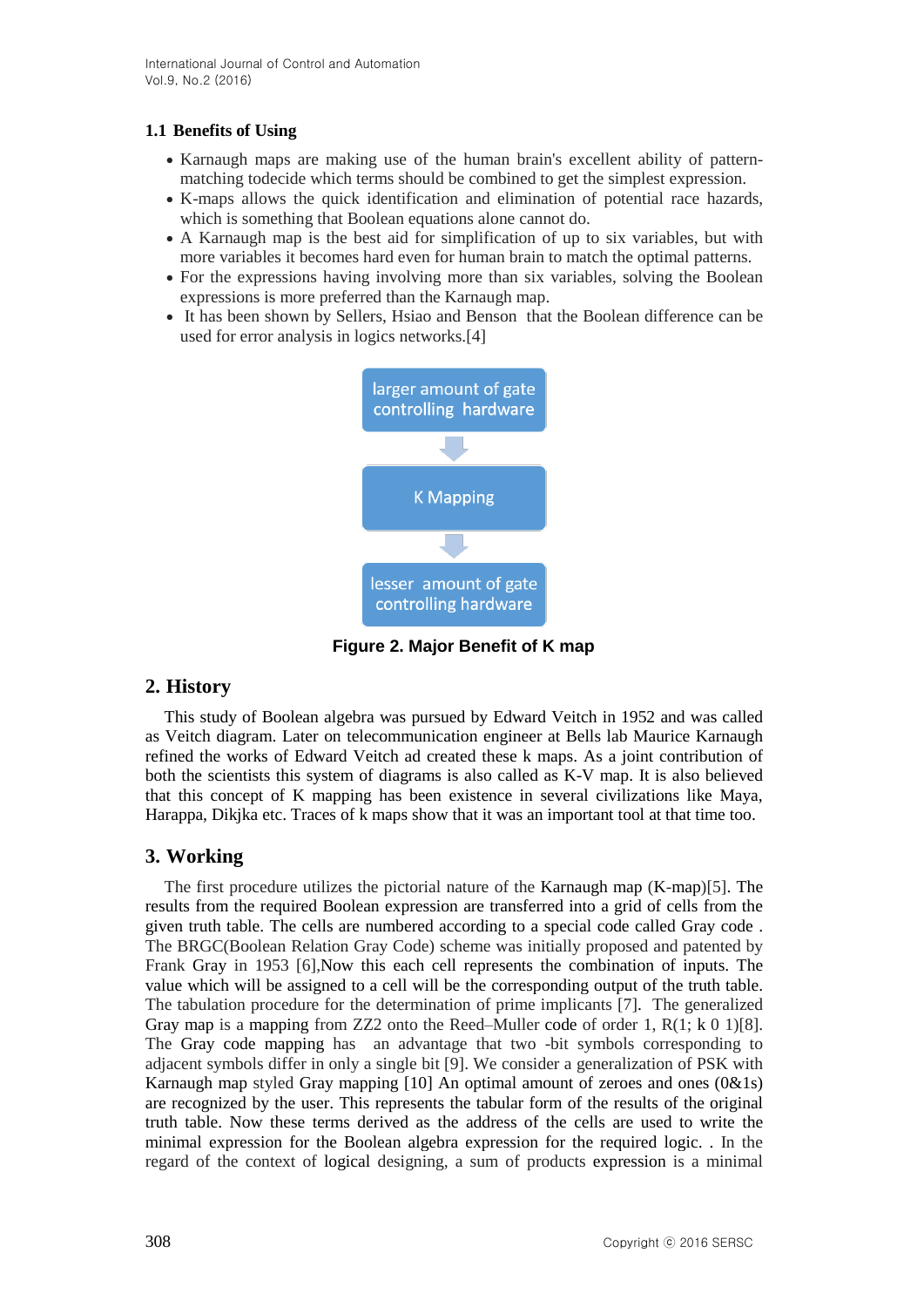expression only and only if there exists (1) no other equivalent expression involving fewer gates [3]. They have got a greater significance in the physical world as the minimal expressions of the bigger logics is obtained hence there is need of minimum number of gates which leads to saving of money as well as space.



Technically we are implementing the sum of products (SOP) using AND gates fed Into the OR gate and product of sums (POS) implementing OR gates fed into AND gate. The logical product of all the above constraint expressions becomes the solutionto the TSP. [10].

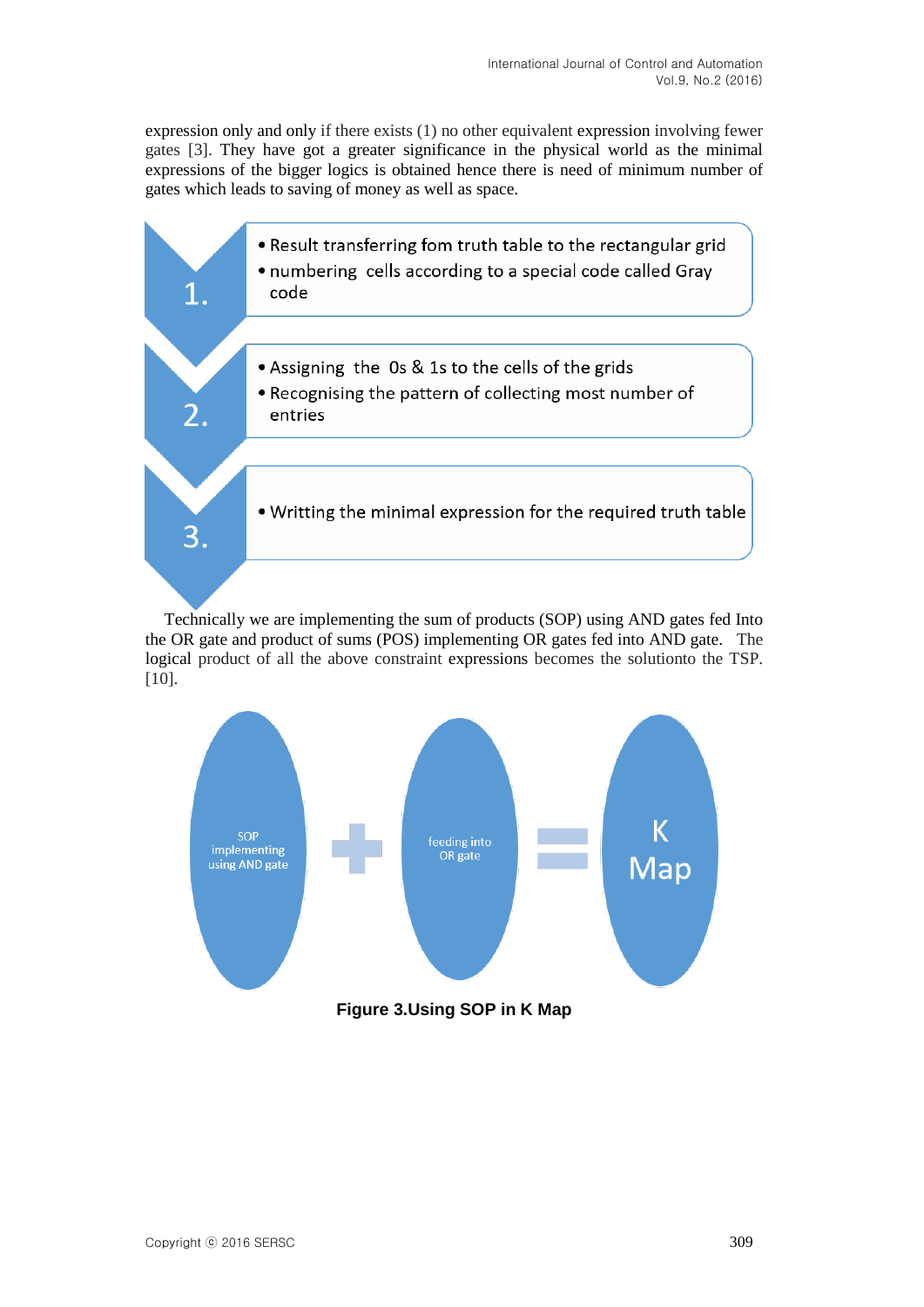International Journal of Control and Automation Vol.9, No.2 (2016)



**Figure 4. Using POS in K Map**

Given below are the examples of 2 bit Karnaugh mapping system that will allow you to understand how does it works.

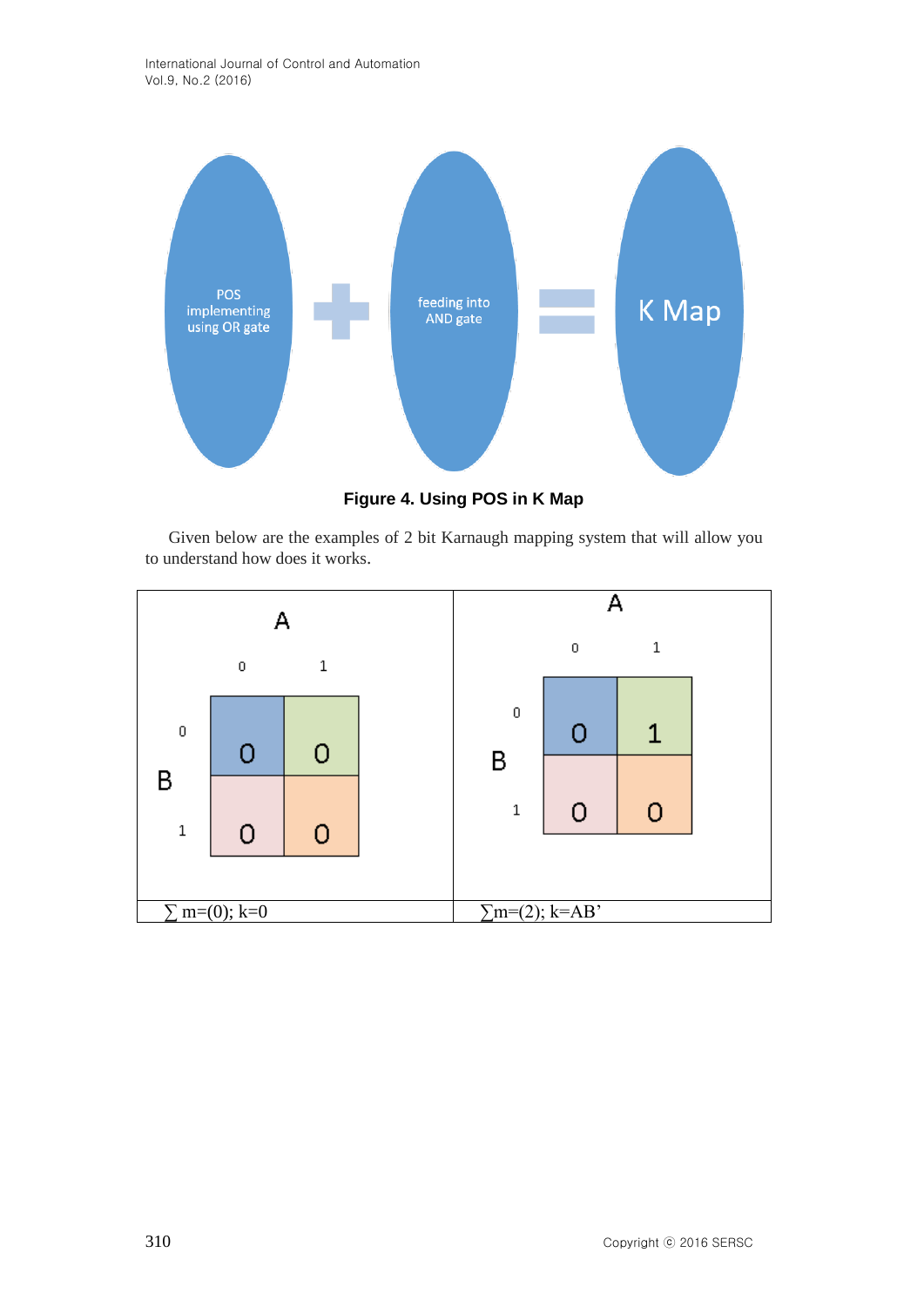

# **4. Conclusion**

We have introduced Karnaugh map as an powerful entity to solve the digital, circuital and networking logics.